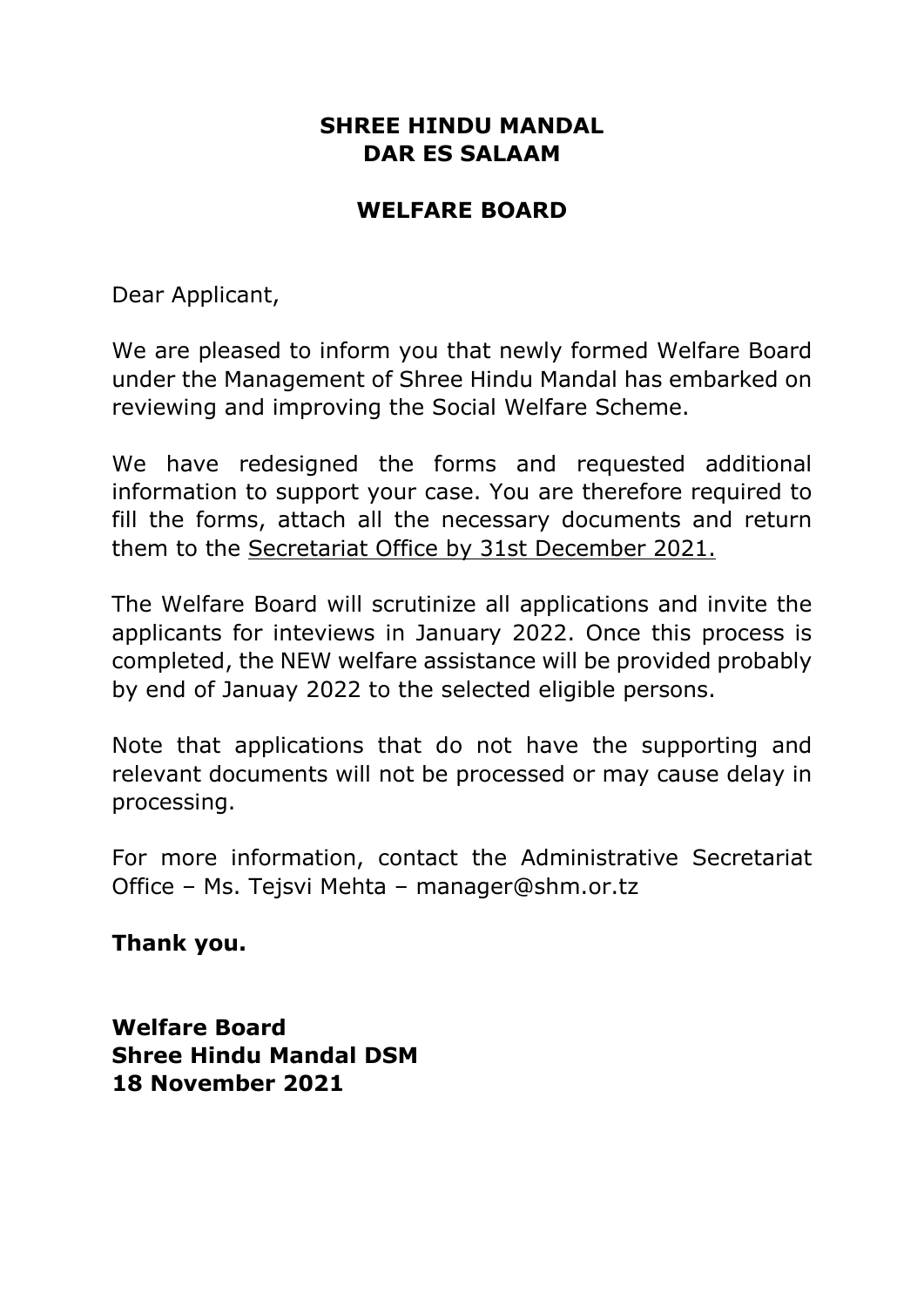## WELFARE BOARD

## SOCIAL WELFARE ASSISTANCE APPLICATION GUIDELINES

- 1. Needy person to fill an application form [Request for Social Welfare Assistance] attach the requested documents and send to the Administrative Secretariat's Office of Shree Hindu Mandal, Chusi Street, Dar Es Salaam.
- 2. The application form must have the supporting documents as per check list provided in the form. The applicant may submit additional documents that are relevant to the application.
- 3. Upon receiving the application form, SHM Welfare Board shall scrutinize the application, perform due diligence and if passed eligibility test, shall receive welfare assistance for 06 months and be subject for review after that.
- 4. The Applicant has to apply every year for Social Welfare Assistance and undergo the eligibility test. Social Welfare Assistance is granted based on the availability of resources of SHM.
- 5. The SHM Welfare Board may interview the applicant and request for more information or supporting documents to facilitate the application.
- 6. Submission of Application Form does not guarantee grant of assistance.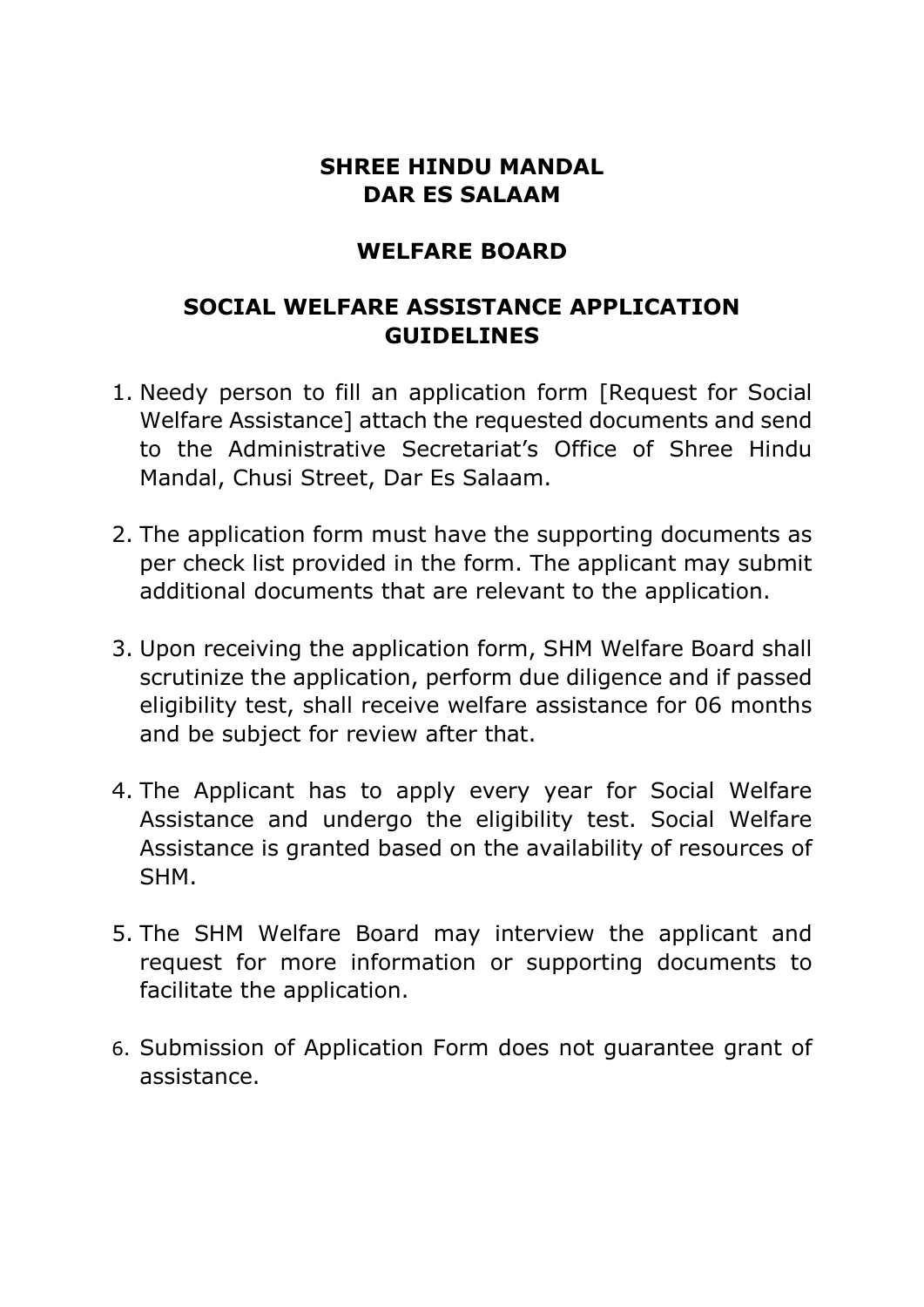#### WELFARE BOARD

### APPLICATION FOR SOCIAL WELFARE ASSISTANCE

|                         | <b>APPLICANT'S DETAILS</b>  |                     |  |
|-------------------------|-----------------------------|---------------------|--|
|                         | 1.1. Full Name of Applicant |                     |  |
|                         | 1.2. Post Box Number        |                     |  |
|                         | 1.3. Physical Address       |                     |  |
|                         | 1.4. Telephone Contact      |                     |  |
|                         | 1.5. Email address          |                     |  |
|                         | 1.6. DOB                    |                     |  |
|                         | 1.7. Nationality            |                     |  |
|                         | 1.8. Proof of Nationality:  | Document type:      |  |
|                         | Passport/NIDA/Voters        | Number:             |  |
|                         | Card                        | <b>Issue Date:</b>  |  |
|                         |                             | Expiry Date:        |  |
|                         | 1.9. For Non Tanzanians:    | Document type:      |  |
|                         | Proof of Residence:         | Number:             |  |
|                         | Dependant                   | <b>Issue Date:</b>  |  |
|                         | Pass/Residence Permit       | <b>Expiry Date:</b> |  |
| 1.10. Marital Status    |                             |                     |  |
| 1.11. Occupation        |                             |                     |  |
| 1.12. Name of Employer  |                             |                     |  |
| 1.13. Telephone Contact |                             |                     |  |
| 1.14. Email address     |                             |                     |  |

| 2.  | <b>SPOUSE DETAILS</b> [Not applicable if Applicant's spouse is |                     |  |  |
|-----|----------------------------------------------------------------|---------------------|--|--|
|     | deceased/divorced]                                             |                     |  |  |
| 2.1 | <b>Full Name of Applicant</b>                                  |                     |  |  |
|     | 2.2 Post Box Number                                            |                     |  |  |
| 2.3 | <b>Physical Address</b>                                        |                     |  |  |
| 2.4 | <b>Telephone Contact</b>                                       |                     |  |  |
|     | 2.5 Email address                                              |                     |  |  |
| 2.6 | <b>DOB</b>                                                     |                     |  |  |
| 2.7 | <b>Nationality</b>                                             |                     |  |  |
|     | 2.8 Proof of Nationality:                                      | Document type:      |  |  |
|     | Passport/NIDA/Voters                                           | Number:             |  |  |
|     | Card                                                           | Issue Date:         |  |  |
|     | <b>Expiry Date:</b>                                            |                     |  |  |
| 2.9 | <b>For Non Tanzanians:</b>                                     | Document type:      |  |  |
|     | Proof of Residence:                                            | Number:             |  |  |
|     | Dependant<br>Issue Date:                                       |                     |  |  |
|     | Pass/Residence Permit                                          | <b>Expiry Date:</b> |  |  |
|     | 2.10 Marital Status                                            |                     |  |  |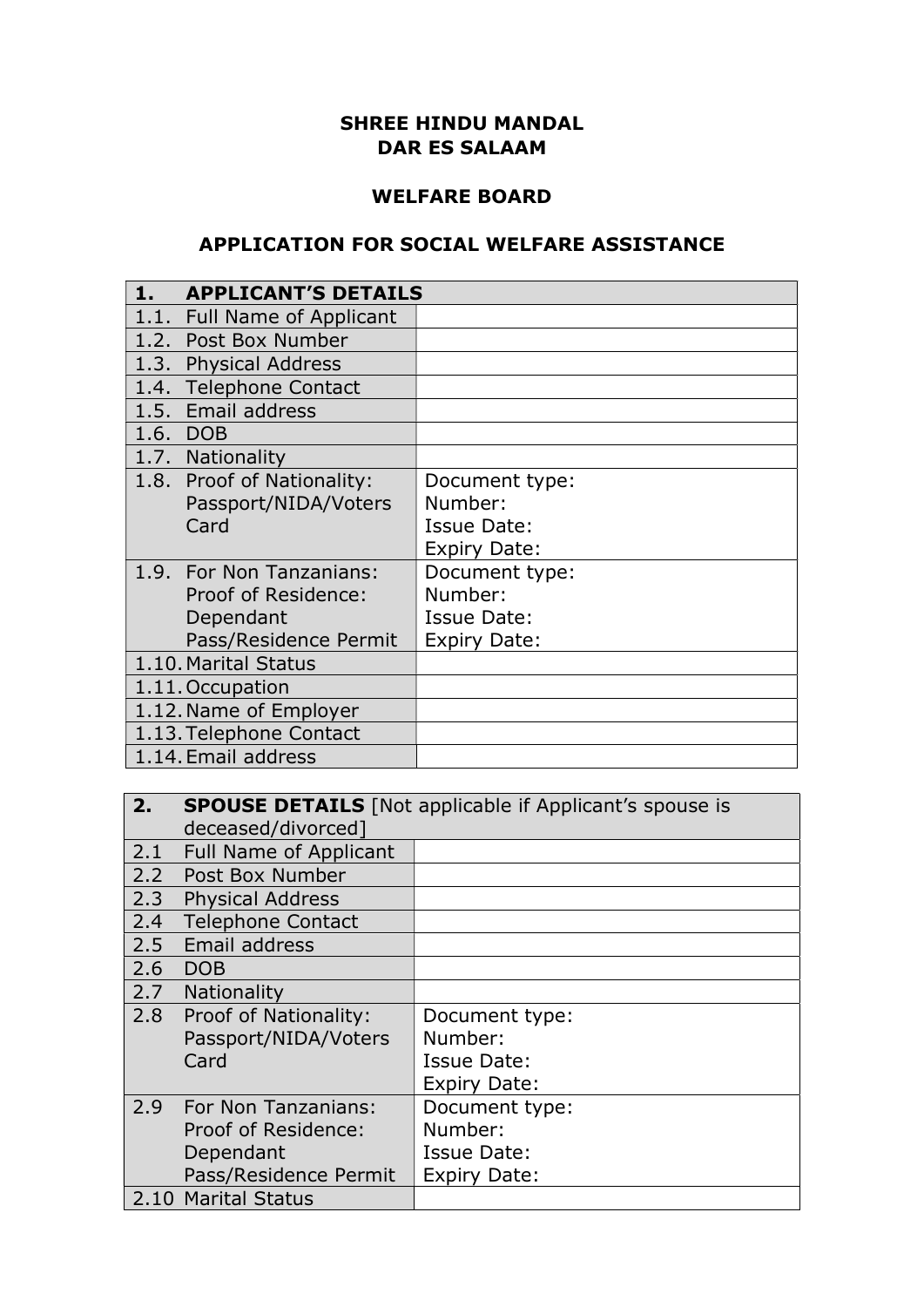| $\vert$ 2.11 Occupation |  |
|-------------------------|--|
| 2.12 Name of Employer   |  |
| 2.13 Telephone Contact  |  |
| 2.14 Email address      |  |

| <b>3. NEXT OF KIN DETAILS</b> |  |  |
|-------------------------------|--|--|
| 3.1 Full Name of Next of      |  |  |
| Kin                           |  |  |
| 3.2 Post Box Number           |  |  |
| 3.3 Physical Address          |  |  |
| 3.4 Telephone Contact         |  |  |
| 3.5 Email address             |  |  |

| <b>4. APPLICANT'S DEPENDANT</b> |                     |  |
|---------------------------------|---------------------|--|
| 4.1 Full Name                   |                     |  |
| 4.2 Relation                    |                     |  |
| 4.3 Physical Address            |                     |  |
| 4.4<br><b>Telephone Contact</b> |                     |  |
| 4.5 Email address               |                     |  |
| 4.6 DOB                         |                     |  |
| 4.7<br>Nationality              |                     |  |
| 4.8<br>Proof of Nationality:    | Document type:      |  |
| Passport/NIDA/Voters            | Number:             |  |
| Card                            | <b>Issue Date:</b>  |  |
|                                 | <b>Expiry Date:</b> |  |
| 4.9<br>For Non Tanzanians:      | Document type:      |  |
| Proof of Residence:             | Number:             |  |
| Dependant                       | <b>Issue Date:</b>  |  |
| Pass/Residence Permit           | <b>Expiry Date:</b> |  |
| 4.10 Marital Status             |                     |  |
| 4.11 Occupation                 |                     |  |
| 4.12 Name of                    |                     |  |
| Employer/Learning               |                     |  |
| Institute if student            |                     |  |
| 4.13 Telephone Contact          |                     |  |
| 4.14 Email address              |                     |  |

| <b>5. SOURCE OF INCOME</b>       |  |  |
|----------------------------------|--|--|
| 5.1 Salary per month             |  |  |
| 5.2 Business income per<br>month |  |  |
| 5.3 Rental income per month      |  |  |
| 5.4 Other sources                |  |  |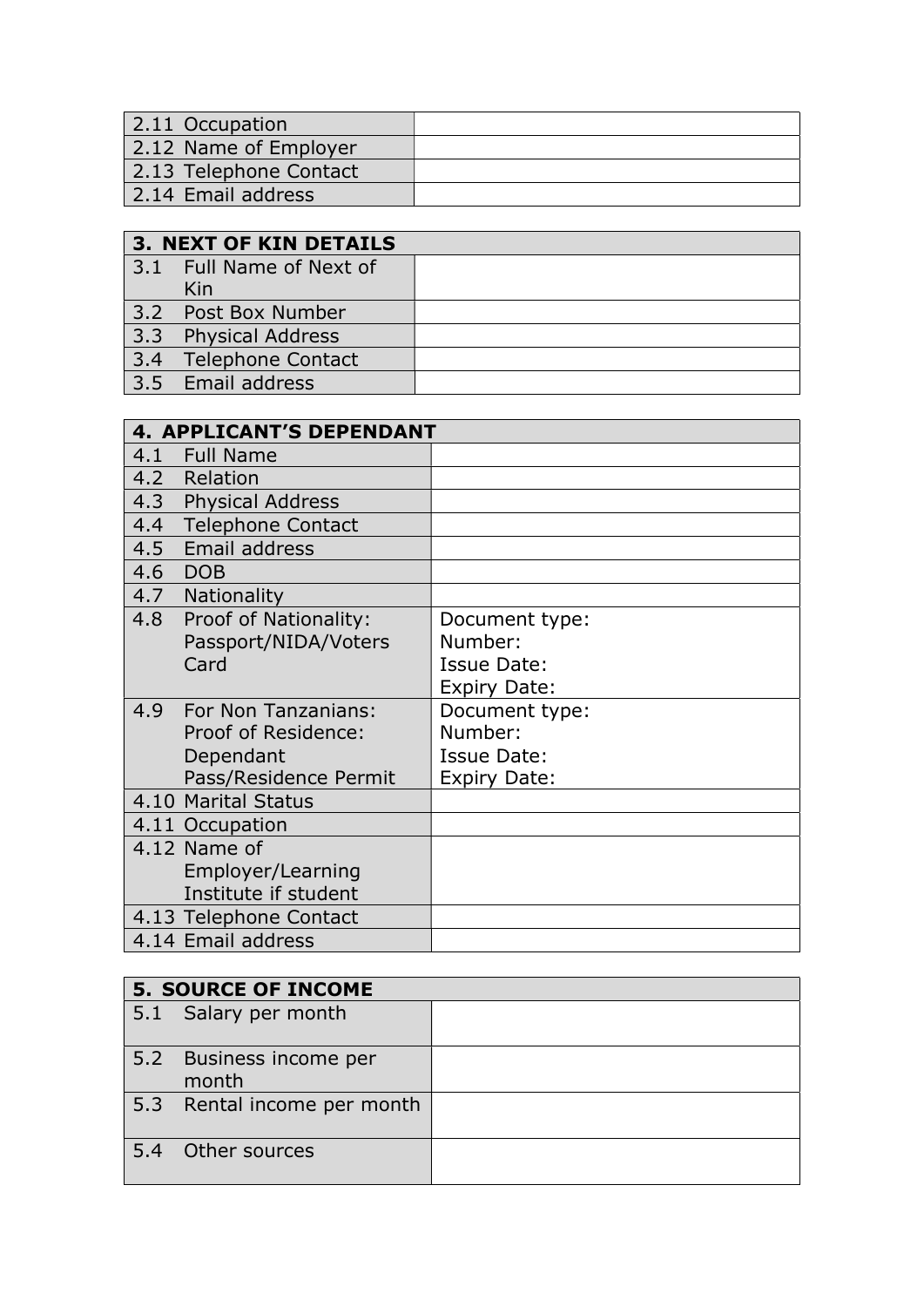| 5.5 Details of financial |  |
|--------------------------|--|
| support/donor            |  |

| <b>6. COST OF BASIC MEANS PER MONTH</b> |  |  |  |
|-----------------------------------------|--|--|--|
| 6.1 Food                                |  |  |  |
| 6.2 Housing                             |  |  |  |
| 6.3 Water                               |  |  |  |
| 6.4 Electricity                         |  |  |  |
| 6.5 Security                            |  |  |  |
| 6.6 Well being                          |  |  |  |
| 6.7 Others expense                      |  |  |  |

| 7. COMMUNITY MEMBERSHIP                   |  |  |
|-------------------------------------------|--|--|
| 7.1 Name of Community                     |  |  |
| 7.2 Name of Chairman                      |  |  |
| 7.3 Telephone Number of                   |  |  |
| Chairman                                  |  |  |
| 7.4 Name of Secretary                     |  |  |
| 7.5 Telephone Number of<br>Secretary      |  |  |
| 7.6 Name of any other<br>community member |  |  |
| 7.7 Telephone Number of                   |  |  |
| Community member                          |  |  |

### 8. DECLARATION BY THE APPLICANT

I,……………………………………………………………………………………declare that all the information provided are true to the best of my knowledge at the time of signing this application.

I hereby request the Welfare Board of Shree Hindu Mandal to assist me however possible due to my poor financial condition.

Signed……………………………………………………date…………………………..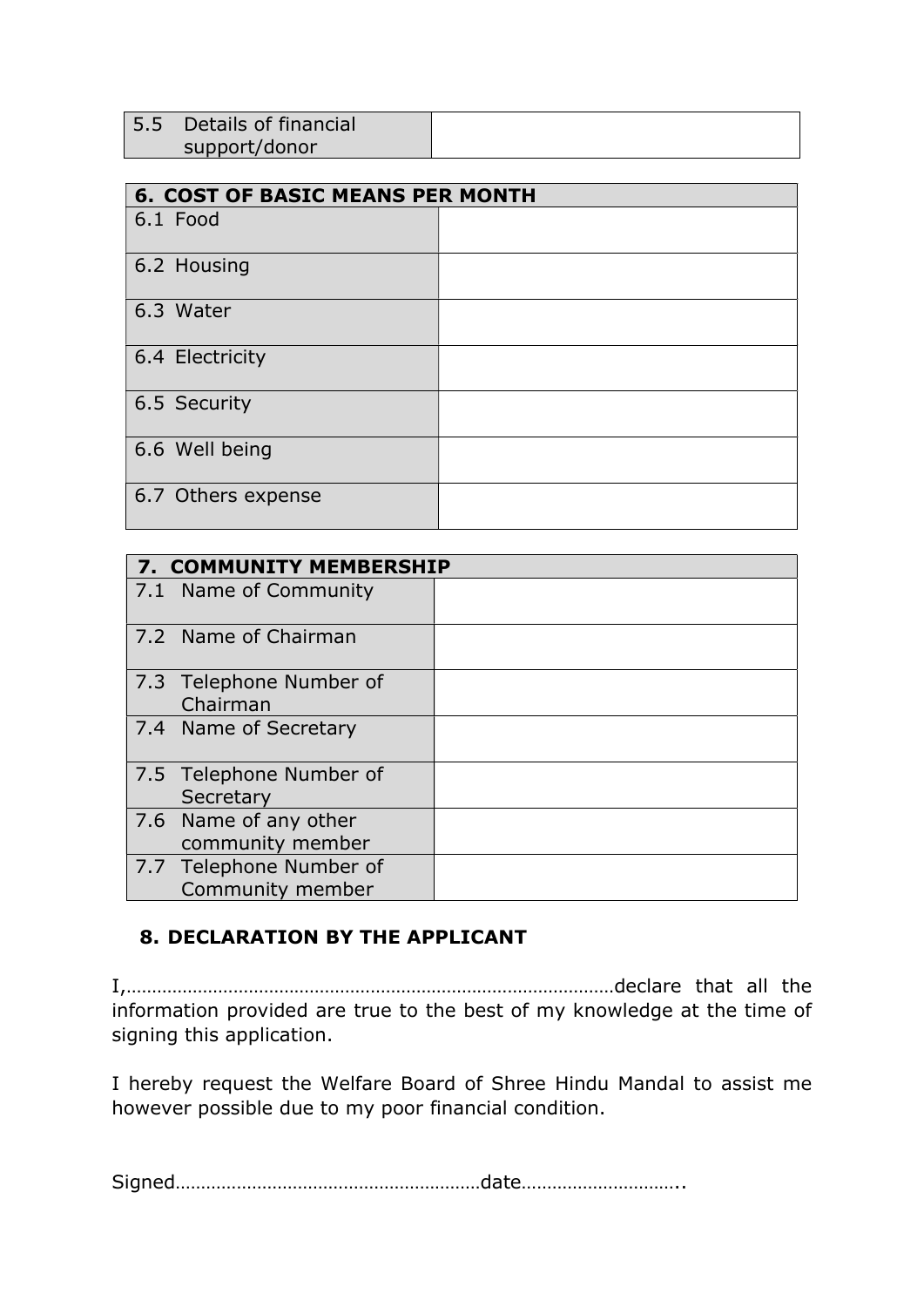### DOCUMENTS TO BE ATTACHED WITH APPLICATION FORM

| $\Box$ | $\Box$ Identification proof of Applicant<br>Residence proof if applicant is Non Tanzanian      |
|--------|------------------------------------------------------------------------------------------------|
|        | Letter from applicant's community briefing on the Applicant's financial<br>means and condition |
| $\Box$ | Salary slip / letter from employer confirming the pay                                          |
|        | Any other document supporting income                                                           |
|        | Housing bill/Rent agreement                                                                    |
|        | Water bill                                                                                     |
|        | Electricity bill                                                                               |
|        | Security                                                                                       |
|        | Hospital bill/Medicine prescription                                                            |
|        | <b>Others</b>                                                                                  |
|        | $\Box$ Applicant's Spouse Documents                                                            |
|        | $\Box$ Applicant's Dependant Documents                                                         |
|        |                                                                                                |
|        |                                                                                                |

……………………………………………………………………………………………………………..

| <b>FOR OFFICIAL USE</b> |  |           |  |  |
|-------------------------|--|-----------|--|--|
| Application             |  | Documents |  |  |
| Received date           |  | verified  |  |  |
| Received by             |  |           |  |  |
|                         |  |           |  |  |
| <b>Notes</b>            |  |           |  |  |
|                         |  |           |  |  |
|                         |  |           |  |  |
|                         |  |           |  |  |
|                         |  |           |  |  |
|                         |  |           |  |  |
|                         |  |           |  |  |
|                         |  |           |  |  |
|                         |  |           |  |  |
|                         |  |           |  |  |